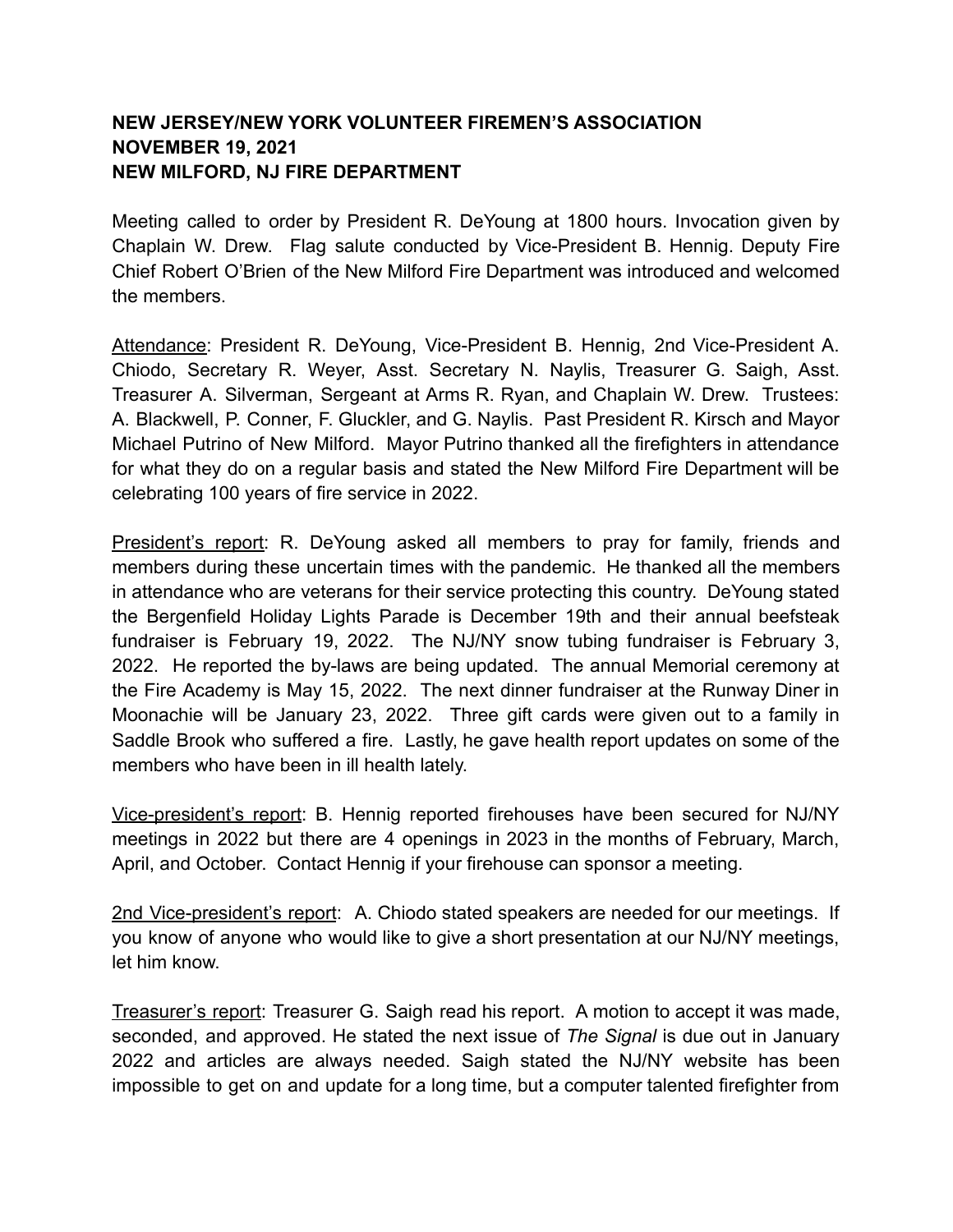Haworth has taken over the site and is getting it back up and working the way it should be. Saigh stated more clothing bins are needed in Bergen County and asked if you know of a town that would take one to let him know right away.

Trustee's report: A. Silverman stated the Bergen County Fire Chief's meeting will be held on December 8th in Closter. Christmas gifts will be given out to the firefighters living in the Boonton Firemen's Home purchased by the Bergen County Firemen's Home Association.

G. Naylis reported that for this two year legislative session, over 10,000 bills were introduced. Less than 500 actually pass and get signed into law so the fire service has to be selective with the issues that we pursue legislatively. The Junior firefighter regulations should be published in the *New Jersey Register* in early 2022 after which they will become law; we will continue to monitor the progress. There is still a push for new homes to be sprinklered but there is stiff resistance from the Home Builder's Lobby. A recent study by the New Jersey Division of Fire Safety found that most fire deaths occur in residential occupancies and that in 2021, the smoke detectors in many of those residences did not work. We also found that most of these fires started in the kitchen or were cooking related. The State Fire Commission endorsed the adoption of the 2018 edition of the International Fire Code to be the New Jersey fire code. There was a report from the New Jersey State Police that there have been over 5,300 vehicle collisions involving emergency service vehicles. Additional details were requested regarding this issue and the State Fire Marshal will request this data from the State Police. The New Jersey State Firemen's Association's executive committee met on November 20th where it was announced a new field examiner named Jenny Hollingsworth has been appointed effective January 1, 2022. The home health care program's monthly benefit for members of the Relief Association has increased up to \$6,000 effective January 1, 2022 and up to \$2,000 for spouses effective on the same date. Currently, there are 155 members receiving benefits and we anticipate that number will increase over time.

F. Gluckler reported on the Rudy Appeld and Ladies Auxiliary Awards available through the NJ/NY and asked the membership to please find people for these awards which will be given out at the annual convention.

Old business: G. Naylis has tickets for the NJ/NY snow tubing fundraiser at Campgaw on February 3, 2022 and for the beefsteak fundraiser Bergenfield is hosting on February 19, 2022. There is an upcoming poker night fundraiser being planned to be held in Bergenfield some time in the future with profits being split between Bergenfield's Fire Training Center and the NJ/NY Fireman's Association. He reminded everyone about